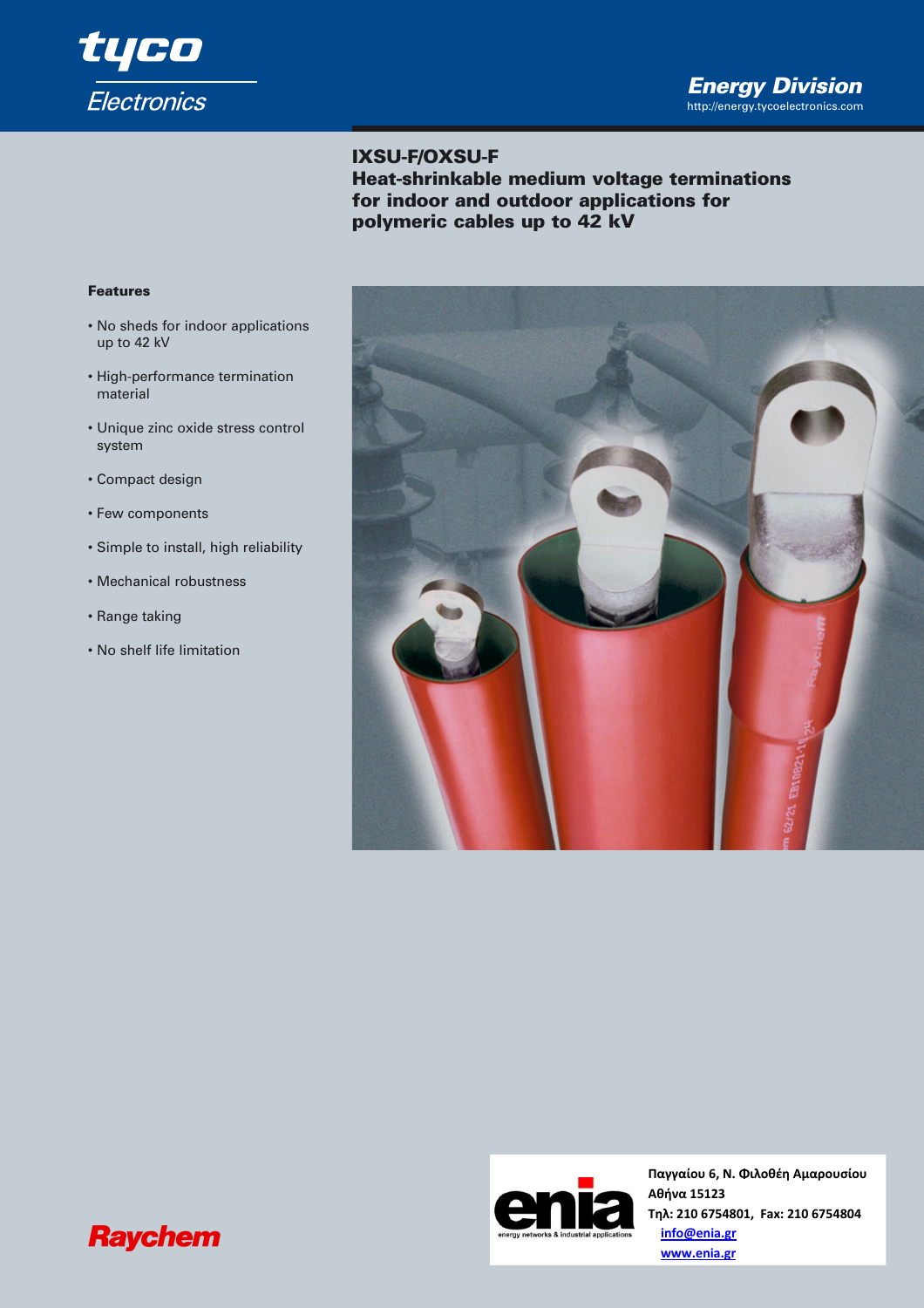

*IXSU-F indoor termination*

#### **The material makes the difference**

Key to the performance of Tyco Energy Division products is the materials science and technology going into their development. Tyco supply heatshrinkable cable accessories up to 72 kV with a history of excellent performance. Tyco's Raychem heatshrinkable terminations have a record of proven stability, durability and reliability over many years. Tyco's Raychem cable accessories have been used by utilities and industrial companies around the world for more than 30 years. This ongoing field experience has made Tyco's Energy Division a leader in materials technology for high-voltage applications. The Energy Division's materials technology is at the core of the development of our new range of heat-shrinkable terminations.

### **Benefits**

- Space saving
- Unlimited shelf life
- Minimal waste for disposal
- Simple and fast to install
- Superior application range

Designed for both indoor and outdoor use in all climate conditions, the IXSU-F/OXSU-F range covers applications for polymeric cables up to 42 kV. The components combine to provide the important functions required for all medium voltage products: electrical performance, stress control and moisture sealing. The proprietary materials used in Tyco's Raychem cable accessories have been extensively optimised with respect to product design and function, manufacturing and expected service environments.

Variations and differences can exist among base polymer grades and additives. Formulations consist not only of polymer but of additives and fillers which greatly influence the material's properties. The formulation, the compounding procedures, material processing, product design and assembly all contribute to the overall product performance.

## **Insulation materials**

The materials used in the IXSU-F/ OXSU-F termination generation have undergone many years of development, yielding a polymeric material with exceptional electrical and weathering properties. The formulation is based on proven polymer compounds, exhibiting excellent stability and long-term performance



*IXSU-F terminations installed with Raychem elastomeric bushing boot (RCAB)*



*IXSU-F terminations installed with Raychem insulated connection system (RICS)* 

over several decades under severe environmental conditions. It delivers outstanding tracking and erosion resistance, mechanical strength, weatherability and dielectric properties.

#### **Stress control materials**

Tyco's Energy Division has formulated a new electrical stress control material, which is based on long experience with Raychem ceramic semiconductor technology (ZnO). The ZnO stress control system is integrated in a heat-shrinkable insulating tubing. It fills any irregularities, bonds to the insulation and achieves excellent electrical performance.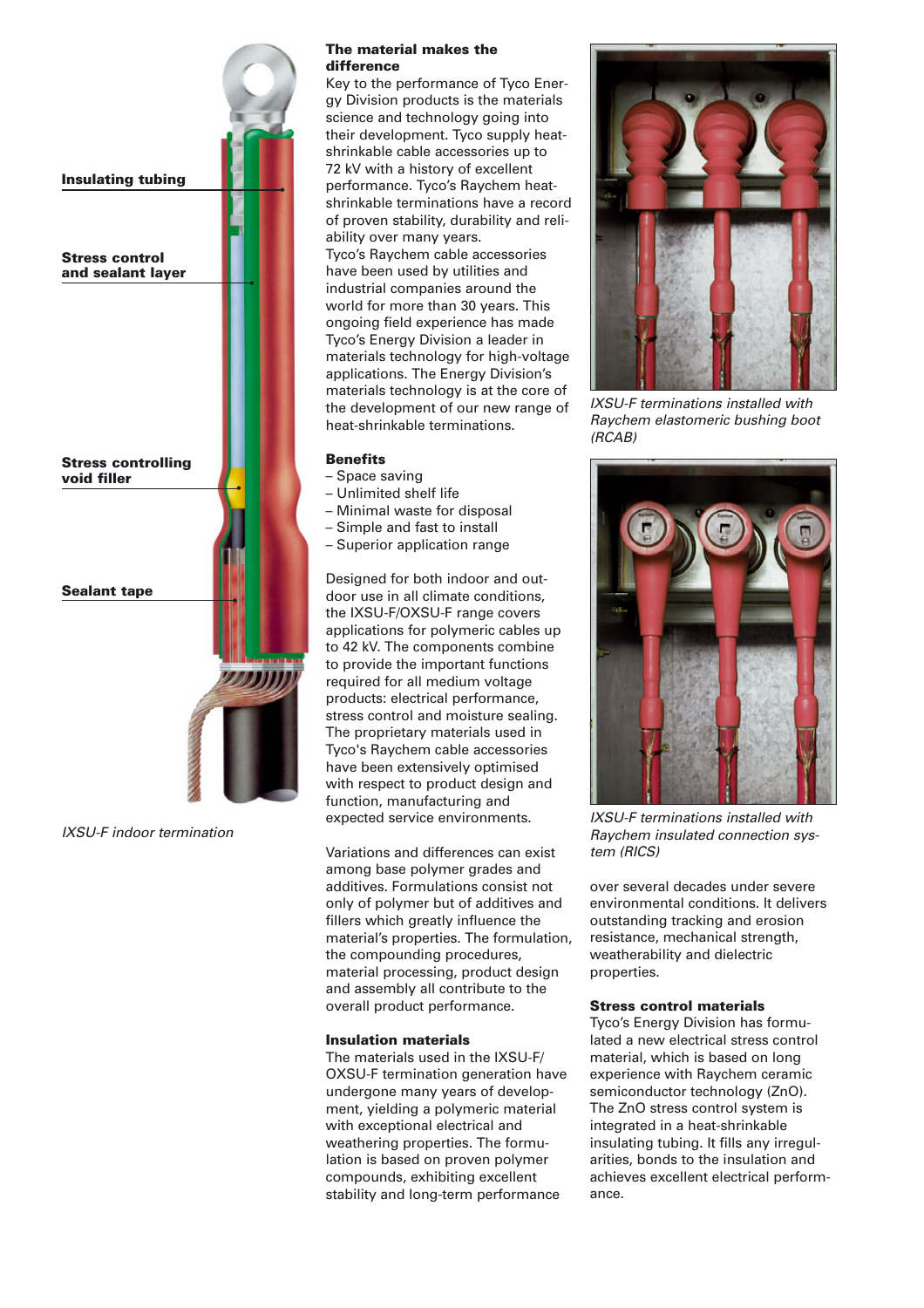#### **Product range**

The product line is designed for polymer cables from 10 to 1200 mm2 and up to 42 kV. This coverage is achieved with a minimum number of design variants.

The products are fully tested in accordance with IEEE-48 CENELEC specification HD629.1S1 which encompasses international standards such as IEC 60502-4.

For cable box applications, IXSU-F can be combined with either Raychem's elastomeric bushing boot (RCAB) or Raychem's insulated connection system (RICS) to fit most types of switchgear bushing currently available.

For pole top applications, we can supply OXSU-F along with polymeric support insulators (EPBI), Polygarde metal oxide surge arresters (HDA), and most fittings required for installation.

All IXSU-F/OXSU-F components have full traceability of raw materials and manufacture according to ISO 9001 and ISO 14001.

#### **Kit content**

Each IXSU-F/OXSU-F kit consists of the insulation tubing including coextruded stress control, sealant tapes and installation instructions. For 3-core cables, the kit also includes a conductive breakout and tubing for custom core length. For special applications contact your local sales representative.

Use the EPP 0795 selection guide to select the right kit for your cable range.

#### **Installation**

Each kit contains easy-to-follow installation instructions with excellent visuals of the installation steps. Installation is both fast and simple.

*1 Installation of 24 kV termination*

- *2 The slim compact IXSU-F system in a 24 kV switchgear termination*
- *3 IXSU-F terminations connecting 24 kV plastic cables to a substation transformer*
- *4 Overhead live connections for 24 kV using OXSU-F terminations and polymeric support insulatores (EPBI)*





*2*







*5*